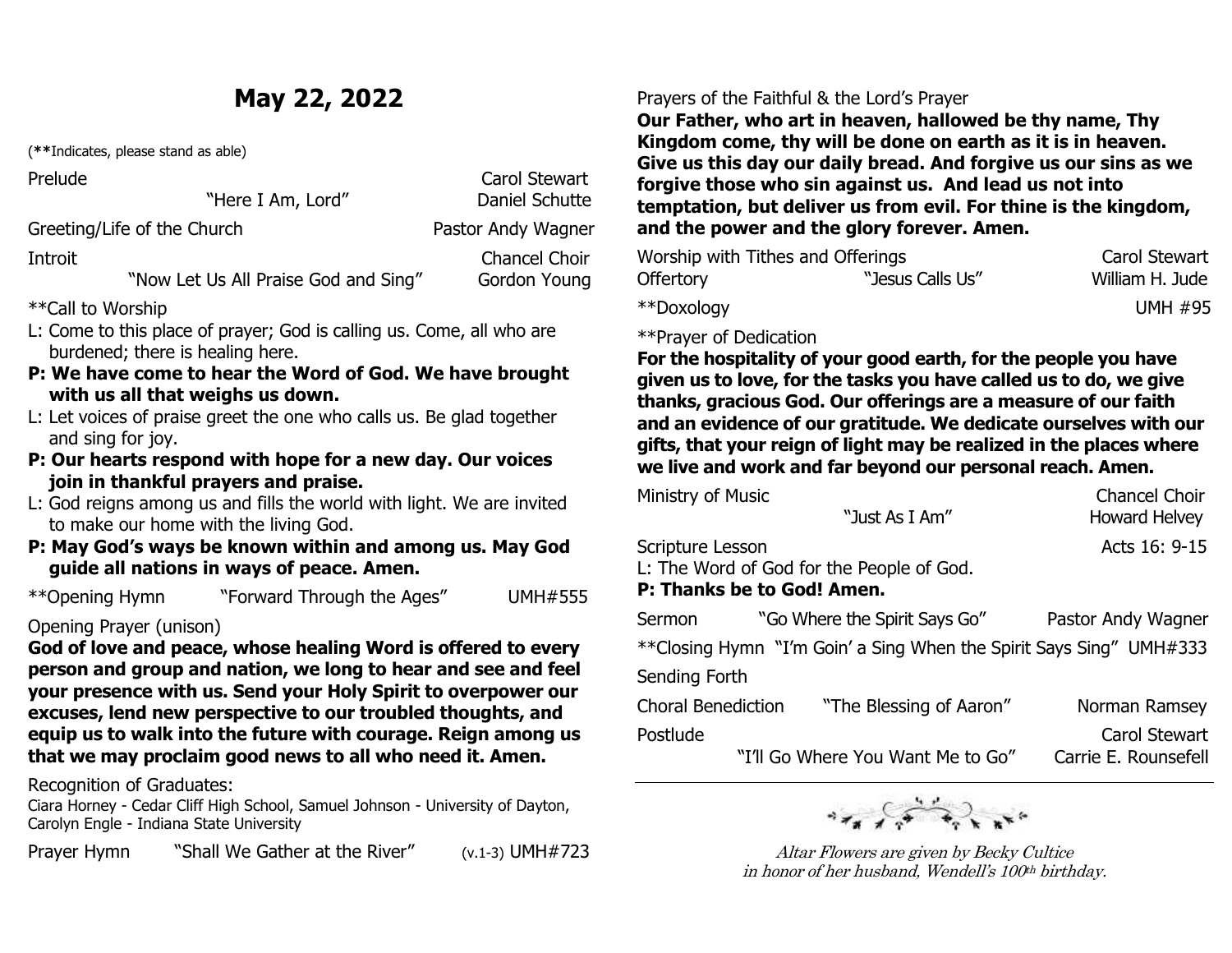## **Scripture Lesson – Acts 16: 9-15**

**<sup>9</sup>** During the night Paul had a vision: there stood a man of Macedonia pleading with him and saying, "Come over to Macedonia and help us." **<sup>10</sup>** When he had seen the vision, we immediately tried to cross over to Macedonia, being convinced that God had called us to proclaim the good news to them. **<sup>11</sup>** We therefore set sail from Troas and took a straight course to Samothrace, the following day to Neapolis, **<sup>12</sup>** and from there to Philippi, which is a leading city of the district of Macedonia and a Roman colony. We remained in this city for some days. **<sup>13</sup>** On the Sabbath day we went outside the gate by the river, where we supposed there was a place of prayer, and we sat down and spoke to the women who had gathered there. **<sup>14</sup>** A certain woman named Lydia, a worshiper of God, was listening to us; she was from the city of Thyatira and a dealer in purple cloth. The Lord opened her heart to listen eagerly to what was said by Paul. **<sup>15</sup>** When she and her household were baptized, she urged us, saying, "If you have judged me to be faithful to the Lord, come and stay at my home." And she prevailed upon us.





Sharing Faith, Building Community

Rev. Andy Wagner (937) 372-7601 ext. 13 [pastorandy@fcum.org](mailto:pastorandy@fcum.org) ♦ [www.fcum.org](http://www.fcum.org/) Like and Follow us on Facebook @ FCUM.Xenia **We are a Stephen Ministry Congregation**

## **May 22, 2022**

### **Worship Team**

| <b>Ushers</b>         | Bill Turner, Mike Tittle,<br>Rick Smith, Butch Smith |
|-----------------------|------------------------------------------------------|
| Greeters              | Bob Whipp, Pam Whipp                                 |
| Liturgist             | <b>Sandy Pramer</b>                                  |
| <b>Acolytes</b>       | <b>Catherine Mossing, Will Mossing</b>               |
| Organist              | Carol Stewart                                        |
| <b>Bell Director</b>  | Jim McPeek                                           |
| <b>Choir Director</b> | <b>Glen Shaw</b>                                     |

### **WELCOME VISITORS!**

If you are visiting with us today, please take a moment to sign our attendance register located in each pew. We welcome you and hope you will come back and worship with us again soon.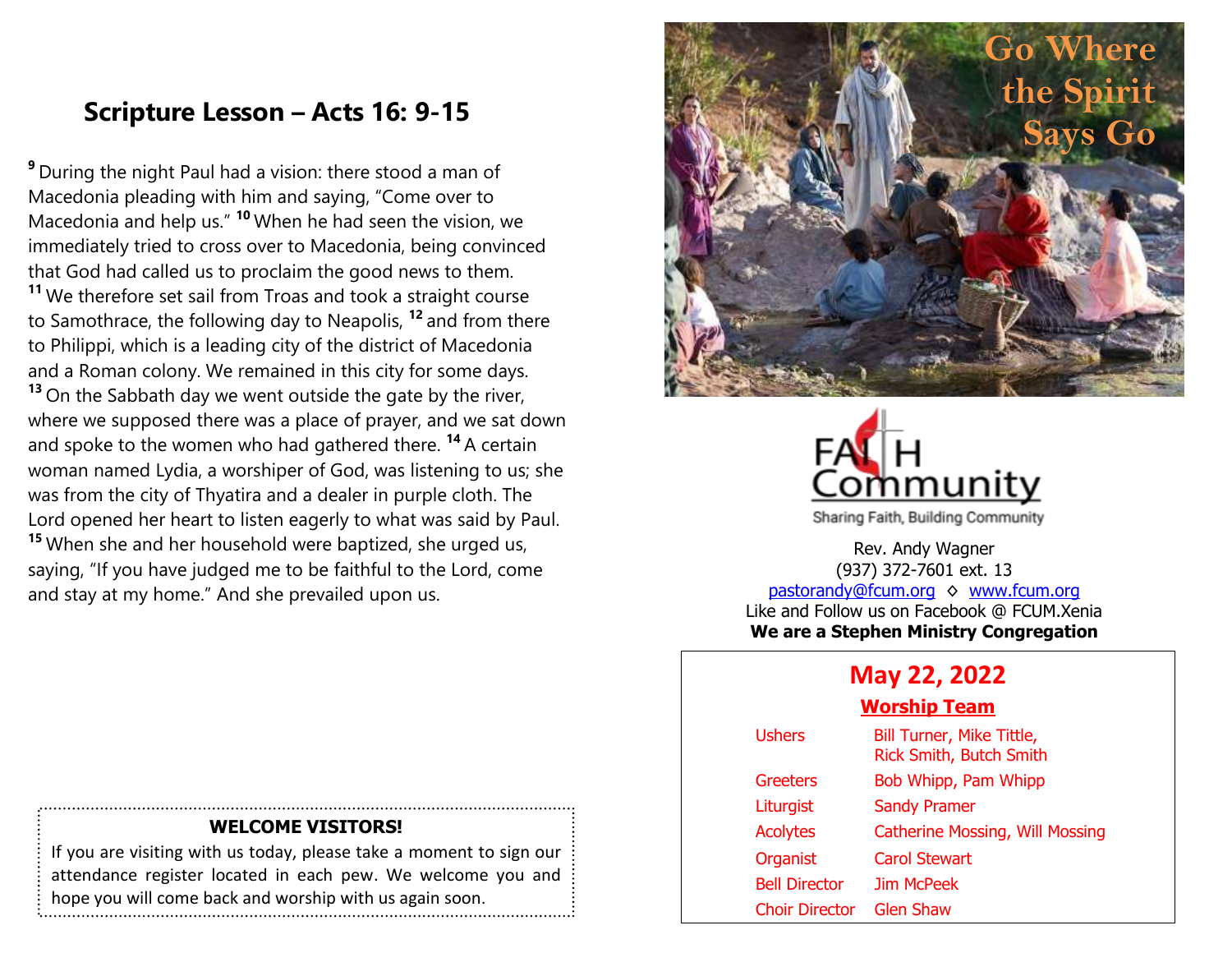

| Monday    | Cub Scouts                  | $6:00$ pm         | <b>FH 15 A-B</b>  |
|-----------|-----------------------------|-------------------|-------------------|
| 23        | <b>Boy Scouts</b>           | 7:00 pm           | FH 15 C           |
| Tuesday   |                             |                   |                   |
| 24        |                             |                   |                   |
| Wednesday | <b>Handbell Practice</b>    | $6:15$ pm         | Music Room        |
| 25        | <b>Praise Band Practice</b> | 7:00 pm           | <b>FCC</b>        |
| Thursday  | Prayer Shawl                | $11:00$ am        | Parlor            |
| 26        |                             |                   |                   |
| Friday    |                             |                   |                   |
| 27        |                             |                   |                   |
| Saturday  | <b>Private Event</b>        | $11:00$ am        | <b>FCC</b>        |
| 28        | <b>Private Event</b>        | $5:00 \text{ pm}$ | <b>FCC</b>        |
|           | Double I                    | $6:00 \text{ pm}$ | FH 15 A & Kitchen |
| Sunday    | <b>Traditional Worship</b>  | $9:00$ am         | Sanctuary         |
| 29        | Sunday School               | $10:00$ am        | Rm 11, 15 C, 16A, |
|           |                             |                   | Parlor            |
|           | Contemporary Worship        | $11:00$ am        | <b>FCC</b>        |

#### **Sunday School Studies**

**Double I** meet in 15C, Leader Wayne Cook, study of **"Old Testament Characters."**

**Open Doors** meet in Parlor, Leader Sandy Pramer study of **"You Are Never Alone by Max Lucado.**

**Grades 6-12** will meet in Rm 16 A-B, Leader Joyce Smith.

**Preschool – Grade 5** Join the children in Rm 11 under the leadership of Kiley Fleming and Karen Mossing for Bible Stories and activities to reinforce the Bible Story of the day.

### **Next Sermon – Sunday, May 29** "To the Ends of the Earth" Pastor Andy Wagner

Scripture Lesson Acts 1: 1-11

# **May 22, 2022 Announcements**

**--------------------- UMW FATHER'S DAY CARNATION SALE:** We will be taking orders for carnations for Father's Day beginning **Sunday, May 29 – June 15**. Carnations will be **\$2.00 each**; red in honor of (living) or white in memory of (deceased) the individual(s). Order forms and drop boxes will be available in the Narthex and the church office. Orders are to be sealed in an envelope marked UMW Carnation Sale with payment of exact change or check made payable to Faith Community United Methodist Women (FCUMW). Profits from this sale will go to missions locally, nationally, and internationally.

**--------------------- PENTECOST MUSICIAN RECOGNITION LUNCHEON: June 5th** will be our first combined worship service at the 10:30 hour. It is also a very special day in the life of the church. It is Pentecost, the birthday of the church. We are celebrating this day with a light lunch following the service. Please plan on staying and joining in the fellowship with your Faith family. SPRC would also like to recognize the many groups that provide the music which enhances our worship experience. Please plan on staying and joining in the fellowship and recognition of our church musicians.



**SAVE THE DATE!:** Vacation Bible School is coming **June 20-24, 9:30am-12:00pm** for children 4 years to entering  $6<sup>th</sup>$  grade. It will be MONUMENTAL! Come be a part of this year's adventure. There are many areas needing help: classroom assistants, crafts, baking and decorating. If you are able to help, please email or call Betsy Murray at (937) 768-1143 [gmama9875@aol.com](mailto:gmama9875@aol.com) or Joyce Smith at (937) 372-657[6 jes1129@aol.com.](mailto:jes1129@aol.com) **---------------------**

**WOULD YOU LIKE US TO PRAY FOR YOU OR YOUR LOVED ONE?:** We have a prayer team that prays for concerns every day and would be blessed to add your request to that list. To place a prayer request you can go to our website (fcum.org) and click on the Prayer Request link which will take you to the request page. Fill out the form with your name and email address, complete the request section with the information you would like us to pray about and then click on SEND MESSAGE. All requests are confidential and will be on our prayer list for seven days. If you feel your request was answered, please let us know by using the prayer request form. We want to thank God for answering your request. You may also email [prayerchain@fcum.org.](mailto:prayerchain@fcum.org) If you don't have access to the internet, phone requests can be made by calling Rosi Mackey at (937) 902-9022.

**---------------------**